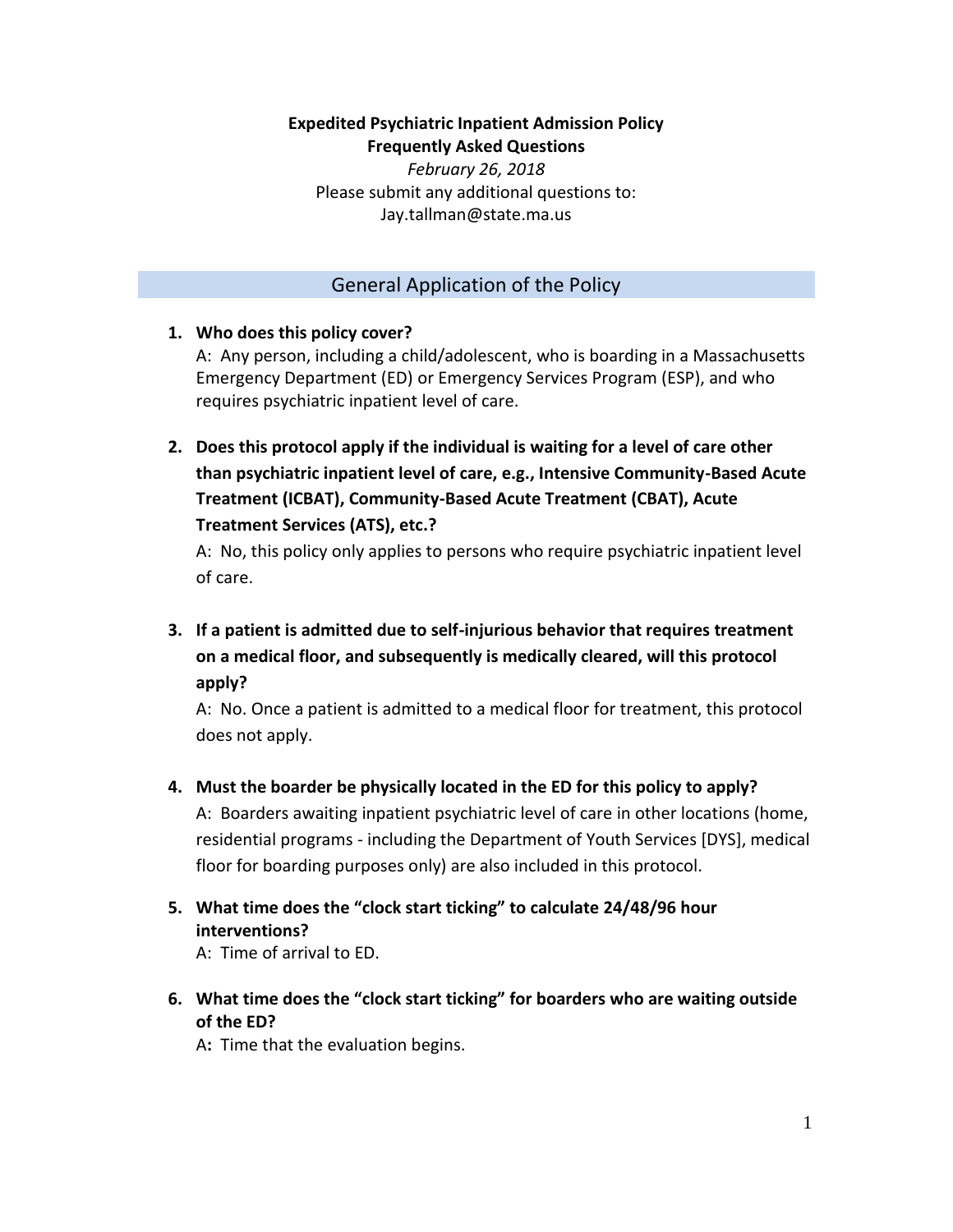- **7. Can an ED/ESP contact an Insurance Carrier about one of its members as soon as it is determined that placement is needed, even if less than 24 hours?**  A: Yes, an ED/ESP can contact an Insurance Carrier at any time. The 24-hour notification is to ensure that Insurance Carriers are made aware that they have a member boarding.
- **8. Will this protocol address issues like disagreements between an ED/ESP and an Insurance Carrier as to whether a patient meets medical necessity criteria?** A: No. Insurance Carriers are allowed to develop their own medical necessity criteria. If an Insurance Carrier denies a level of treatment, EDs/ESPs should follow existing internal/external appeal processes, including those coordinated by the Office of Patient Protection. This policy only applies to individuals who have been determined to need psychiatric inpatient admission.
- **9. How does this protocol relate to time periods prescribed for admissions under GL. ch. 123 §12(b)?**

A: This protocol does not impact §12(b) time periods. §12(b) admission requirements apply only when a patient is admitted to a DMH licensed psychiatric facility.

#### Escalation to Insurance Carrier and DMH

### **10. Who coordinates responses if the patient has commercial insurance, MassHealth, and/or is a DMH client?**

A: The patient's primary Insurance Carrier is responsible for coordinating escalation responses under this protocol. If the patient has primary coverage by a commercial Carrier, with secondary MassHealth coverage (Third Party Liability or TPL), then the commercial Carrier has primary responsibility. If the patient has MassHealth but no commercial TPL coverage, then the MassHealth Carrier has primary responsibility. Coordination on behalf of DMH clients is determined by insurance coverage, as for any individual.

### **11. If the Insurance Carrier works with a vendor who can assist with this requirement, is that acceptable to meet compliance?**

A: Yes. A vendor may take the lead with assisting in the process; however, the Insurance Carrier is responsible for the oversight of the vendor and for ensuring that the vendor is in compliance with all requirements.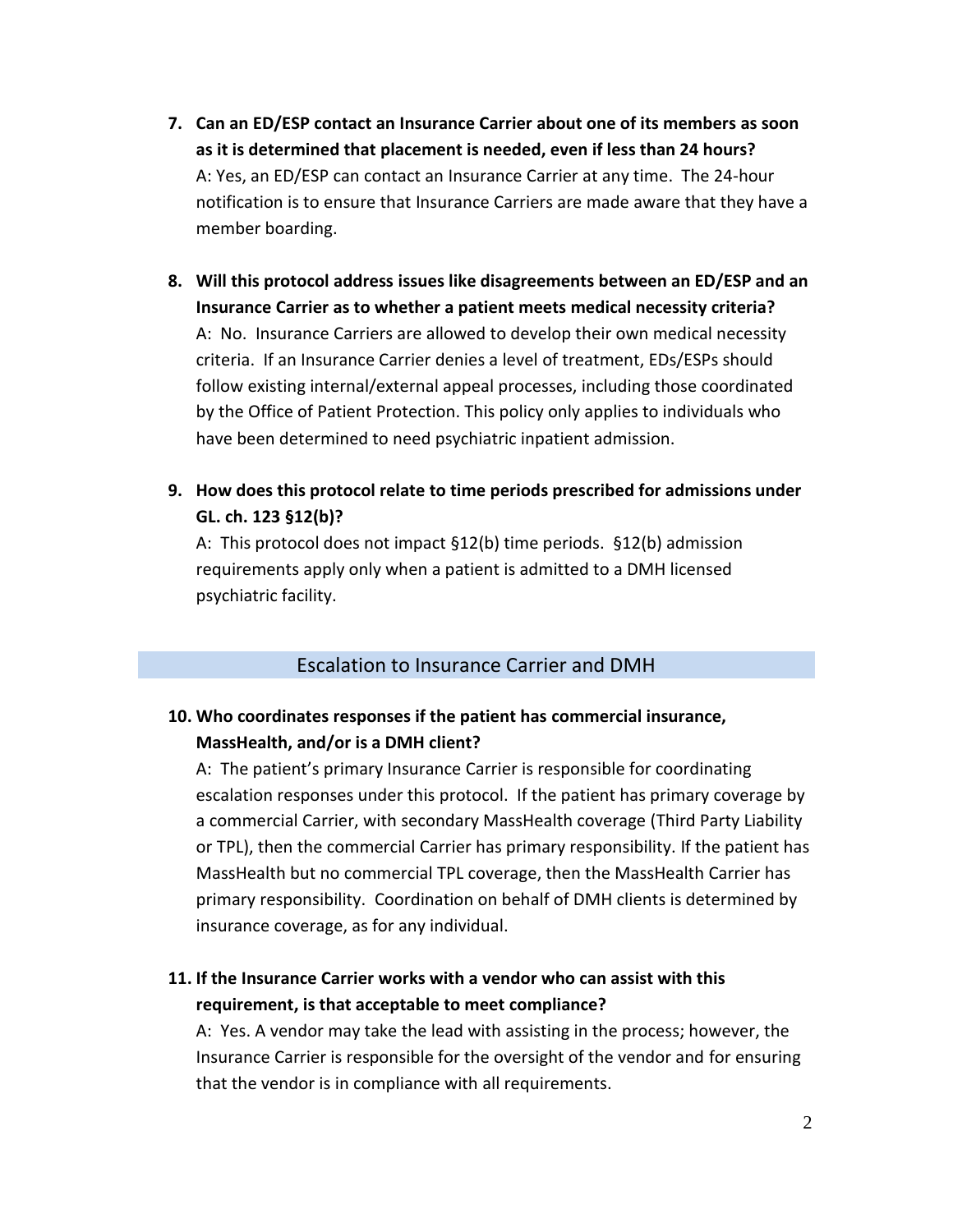**12. What are the expectations around responses by Insurance Carriers and the Department of Mental Health (DMH) if the escalation request is made after business hours, on weekends, or on holidays?**

A: If the time to initiate a Request for Assistance to Insurance Carriers, or escalation to DMH occurs after normal business hours, the Insurance Carrier or DMH is expected to respond by the following morning.

**13. Is there a list of contacts for Massachusetts Insurance Carriers? Who should I call if the Insurance Carrier is out of state?**

A: The list of Massachusetts Insurance Carriers is on the DMH website [https://www.mass.gov/dmh.](https://www.mass.gov/dmh) Click on the button for Expedited Admissions Policy. For out-of-state Insurance Carriers, ED/ESP should contact the number on the patient's health coverage card.

**14. What if the patient has no insurance or the Insurance Carrier does not get engaged because the coverage is through Medicare, a Carrier not regulated by the Division of Insurance (such as an self-insured plan), or an out-of-state Insurance Carrier?**

A: If the patient has no insurance or engaged Insurance Carrier, the ED/ESP continues to facilitate placement through its normal course of business. If after 96 hours an appropriate placement has not been identified, the ESP/ED escalates the placement to DMH via the secure web referral tool.

**15. If a bed is not available in an Insurance Carrier's in-network, will that Insurance Carrier be required to look for beds out of network?** 

A: Yes, insurance carriers must look out of network if no in-network placement is available. Please see the Division of Insurance Bulletin 2018-01 (Emergency Boarding) which sets forth expectations for Insurance Carriers.

**16. If a specific location is requested due to patient or family preference (including transportation issues), will the Insurance Carrier and DMH advocate for admission to that facility?**

A: The Insurance Carrier will advocate and try to eliminate barriers, but the protocol does not apply if the patient or the patient's family is unwilling to consider additional facilities.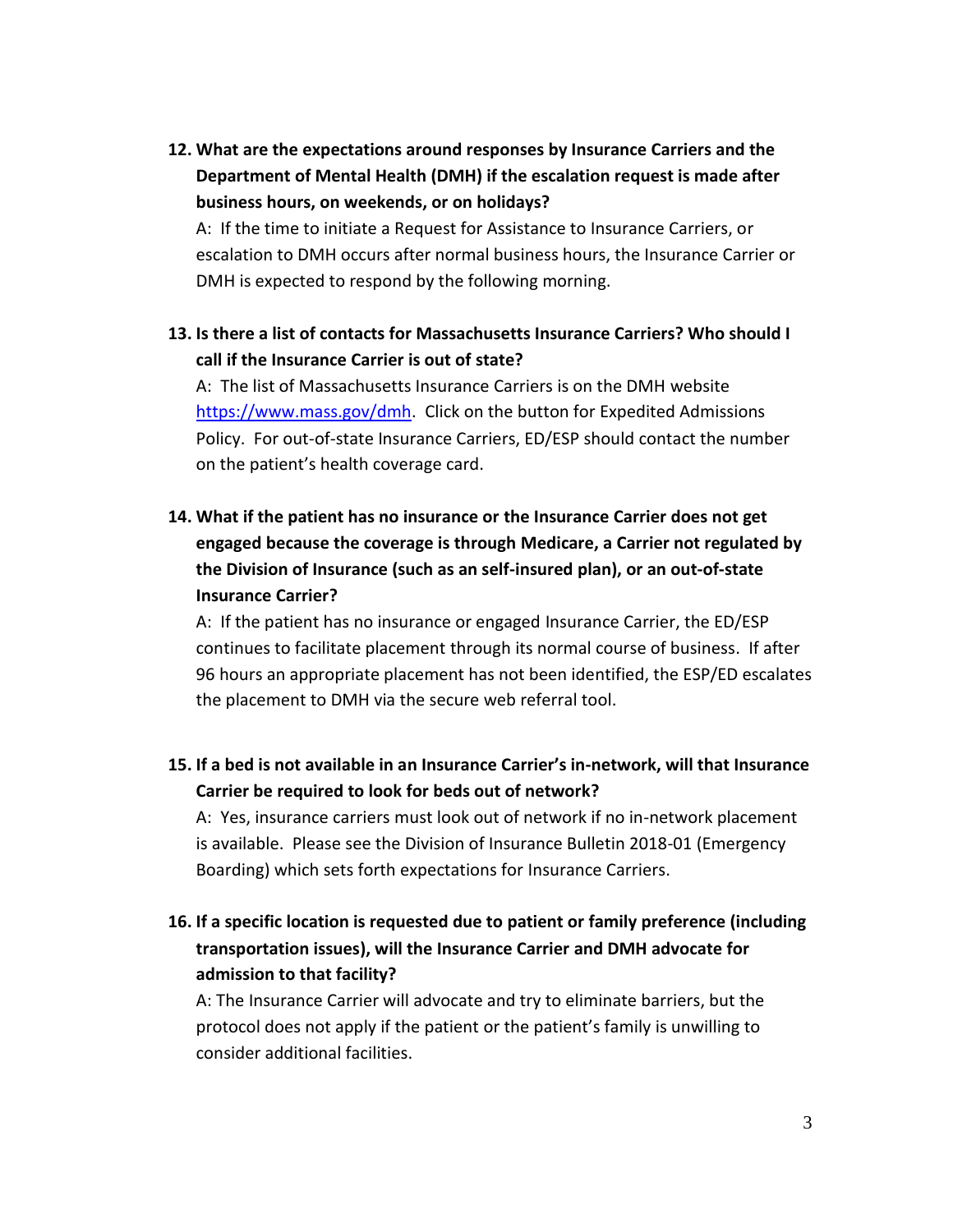# **17. Where is the link to DMH's portal located? Is there training available on using the portal?**

A: The link can be found on the DMH website: [https://www.mass.gov/DMH.](https://www.mass.gov/DMH) Click on the button for Expedited Inpatient Admissions. Training materials are also available at that site.

# **18. How will the "most appropriate" facilities be selected when escalating to DMH?**

A: DMH will engage facilities determined to be most appropriate by the Insurance Carrier. Additional considerations include: clinical needs of patient as determined by the evaluation team; Insurance Carrier, collateral, and other stakeholder recommendations; and barriers identified at specific facilities.

# **19. How will the ED know that the protocol has been implemented and how it is progressing?**

A: If an ESP has escalated the process, the ESP will be responsible for keeping the ED informed. If a hospital ED Clinician is handling the case, it will be that person's responsibility to keep the ED updated. The Insurance Carrier is expected to remain in communication with the ED/ESP throughout the process and provide updates to the ED/ESP. Similarly, an ED/ESP should communicate any changes in a patient's status to the patient's Insurance Carrier.

### **Compliance**

# **20. Will data be collected to identify repetitive issues (payment, specific hospitals refusing, etc.) and focus on ways to mitigate those?**

- A. Yes. DMH is in the process of developing requirements for data collection that DMH will use to monitor compliance, track issues, and identify the needs of the Commonwealth.
- **21. Will data be kept on hospitals that have accepted challenging patients in less than 96 hours?**

A: That data is currently maintained for MassHealth boarders via the MABHA website. Additionally DMH is in the process of developing requirements for data collection related to Inpatient Unit acuity and admission decisions which will be subject to DMH review.